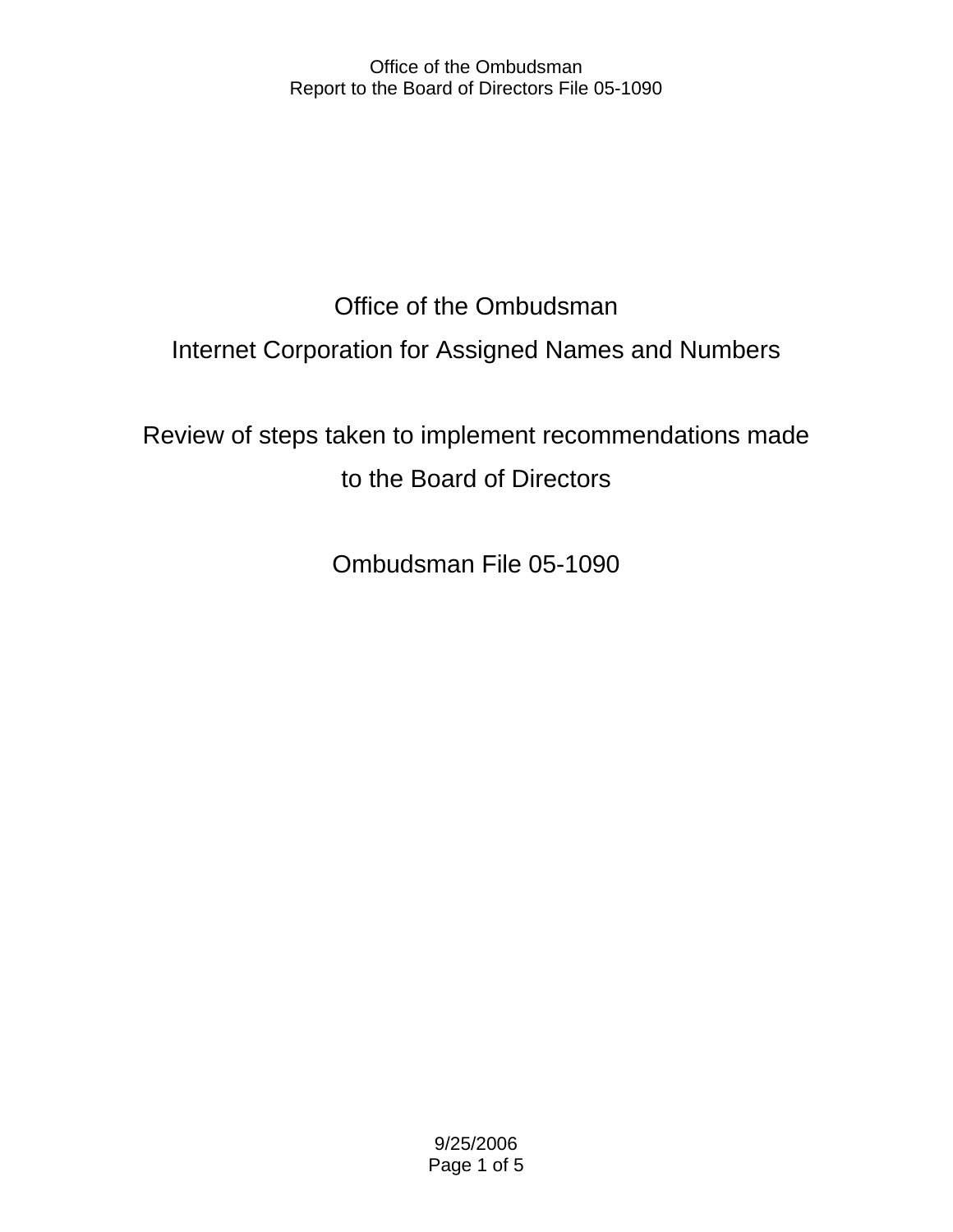This report contains the recommendations made by the Office of the Ombudsman in November 2005, concerning a complaint regarding ALAC voting procedures, and the responses made to the Ombudsman by ALAC, September 2006.

Redress and Recommendations

In light of the above, I recommend that the proposed bylaw change regarding ALAC voting be actioned by the Board of Directors in the shortest possible delay.

*Ombudsman's note: This recommendation was met with a Bylaw change at the 2005 Annual meeting, held at Vancouver.* 

I recommend that (), be reconsidered as At-Large structures. It would be a greater unfairness, and would also impugn the credibility of the process, if the proponents were required to resubmit an application and wait another period of time for consideration for certification. I recommend that ALAC conduct a re-vote on all three applications at the Vancouver ICANN meeting in the forthcoming weeks.

*ALAC Response: All three organizations are now certified At Large structures (see <http://alac.icann.org/applications/>). The vote was called without need for resubmission of the application. The organizations were informed of the ongoing process.* 

*Ombudsman's not*e: *I am satisfied that this recommendation has been met.* 

I recommend ALAC take steps to ensure that applications for certification be treated in a more expeditious fashion, both for the benefit of the applicant, and ALAC. I recommend that ALAC, in consultation with the ICANN At-Large staff member, develop a set of milestones to deal with these applications in the noted three month time frame.

*ALAC Response: ALAC has discussed changes to its Bylaws to address the points raised by the Ombudsman, and proposed changes that were adopted by the Board in its public meeting in Vancouver (see [http://www.icann.org/minutes/minutes-04dec05.htm\)](http://www.icann.org/minutes/minutes-04dec05.htm).* 

## 9/25/2006 Page 2 of 5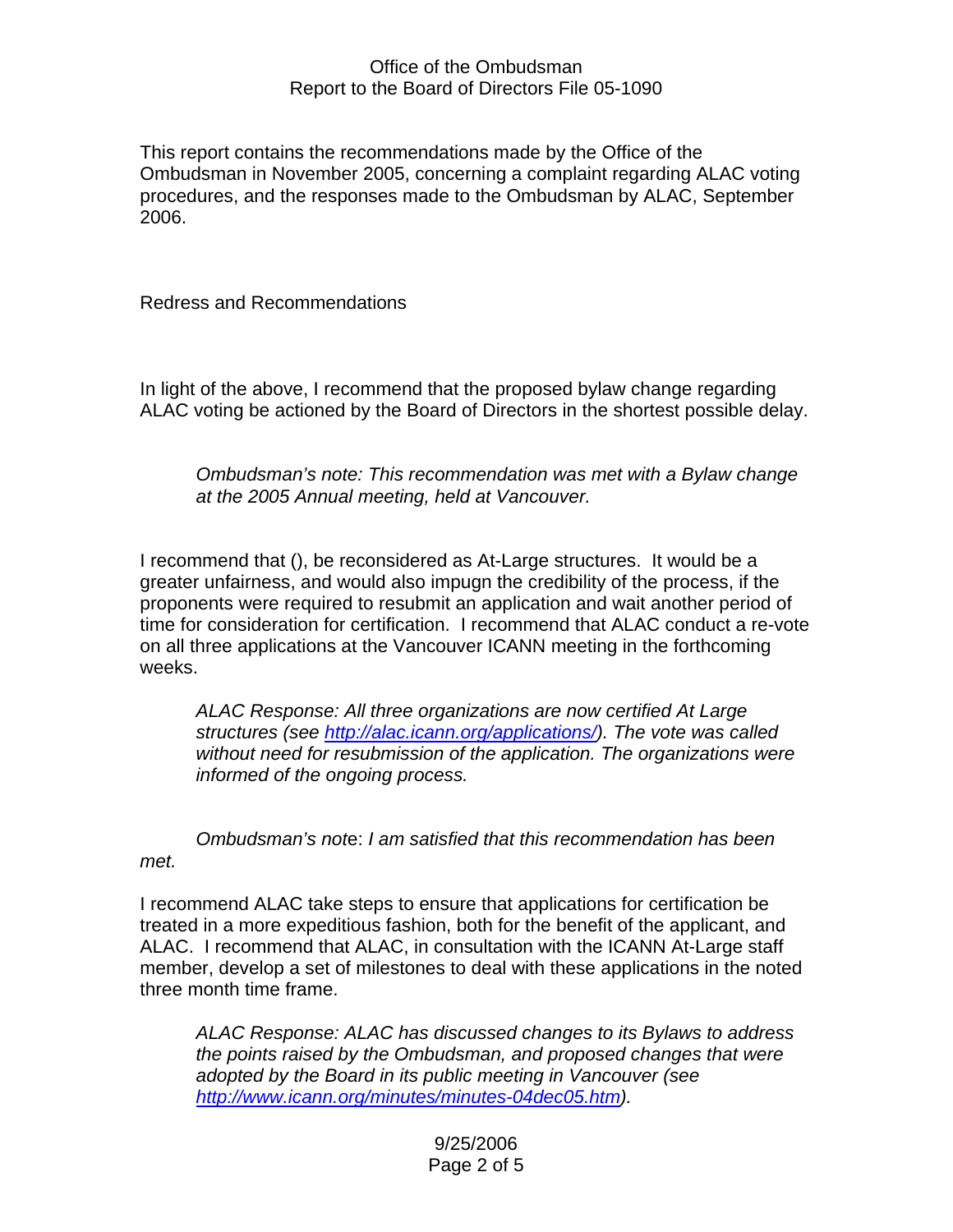*This step was necessary for allowing ALAC to successfully repeat the vote and certify the North American structures.* 

*Ombudsman's comment: I have no information that performance milestones have been set, nor that the recommendation has been rejected.* 

I recommend that the proposed changes to the ALS certification process, noted earlier in this report, be expedited.

*ALAC Response: The bylaws change had already been discussed and proposed to the Board for its 2005-11-08 teleconference. This text, approved by the Board (see [http://www.icann.org/minutes/minutes-](http://www.icann.org/minutes/minutes-08nov05.htm)[08nov05.htm](http://www.icann.org/minutes/minutes-08nov05.htm)), has been posted for public comments, and could be finally approved only at the Vancouver public meeting after the public comment period elapsed. To the best of our knowledge, no substantive comment was received, and therefore the Board adopted the text without modification.* 

*Ombudsman's not*e: *I am satisfied that this recommendation has been met.* 

I recommend that the ALAC develop minimum participation standards for its members, and a procedure for replacing members who do not meet these minimum participation standards.

*ALAC Response: ALAC has discussed the matter, and there is rough consensus on what should be a standard set of criteria for participation. However, ALAC feels that the authority to remove its members from office lies with the body that has appointed them, i.e. the Board: ALAC can only make a recommendation to the Board to take action, based on documented absence or otherwise participation below the standard. Another solution to address the problem of low participation could be a time limit for the Board-appointed members.* 

*Ombudsman's note: I am not certain that a "rough consensus" represents a standard of practice, nor a policy, and I do not believe that a policy or procedure for removing non-participating members has been implemented.*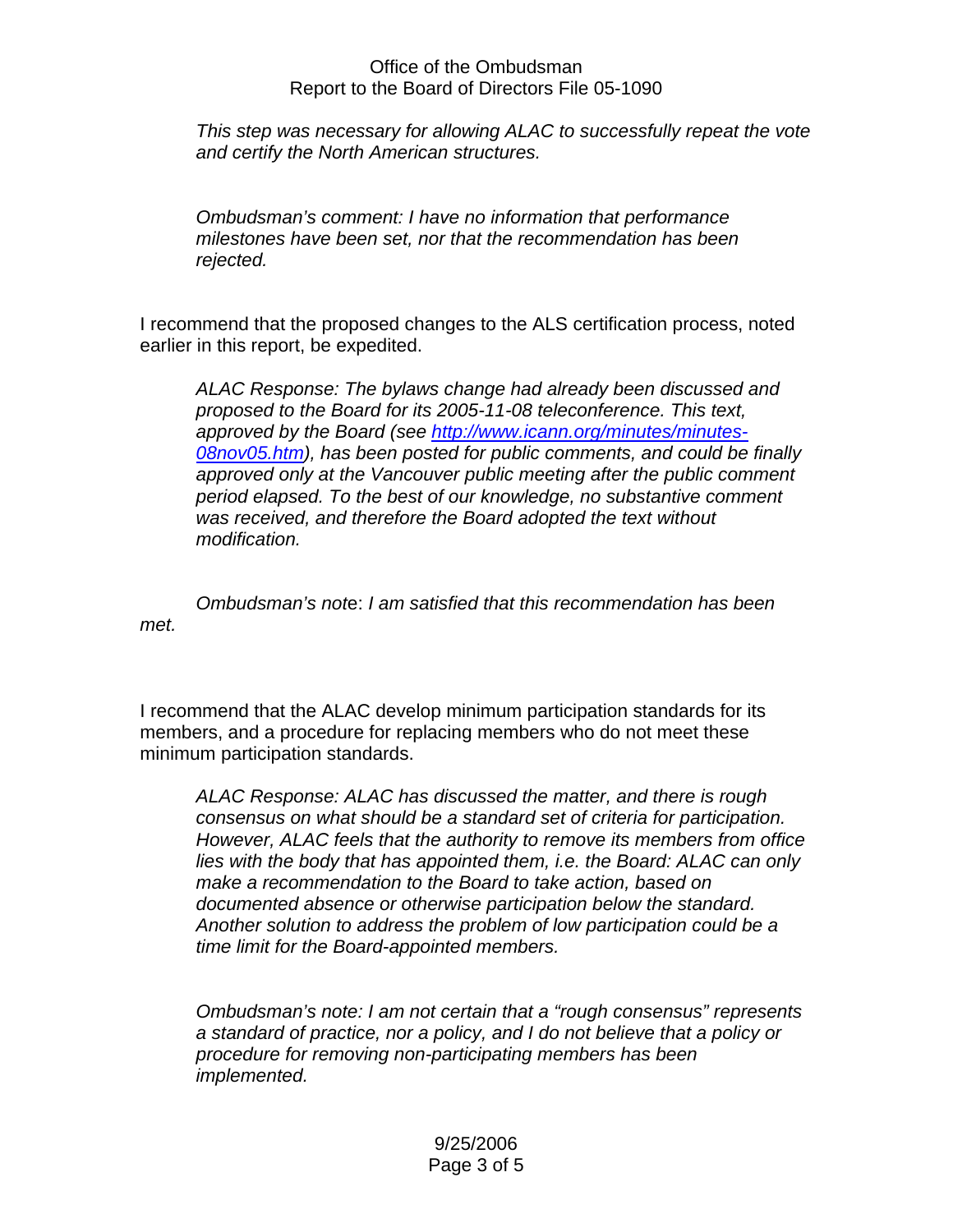I recommend that all existing applications, exceeding three months past the application date, be dealt with in the shortest possible delay.

*ALAC Response: All pending application at the date of the report were dealt with within few days from the Bylaws change of voting methods. The Board changed the bylaws on 2005-12-04, the ALAC vote was called on 2005-12-15 and the voting period ended on 2005-12-22. Unfortunately, for a completely different set of reasons, we are again late in processing some applications. However, the vote started on 2006-09-21 at 12:00 noon UTC will address the 10 applications that were pending for more than two months.*

*Ombudsman's note: I am disappointed to read that, once again, applications are not being processed within a three month time frame. I believe that a set of process milestones should be set, and followed, as per my previous recommendations.* 

I recommend that in communicating a rejection of certification, that ALAC communicate the reasons for the denial, consistent with the Code of Administrative Justice (2003) which states:

Reasons are the basis for judgments. Formally, "reasons" provide the rationale behind and justification for decisions or actions. They provide a summary of analysis and are a means to facilitate understanding as well as a means to allow meaningful appeal of such decisions and actions.

Adequate reasons will be those which are sufficient to allow an understanding of the issues considered and the decisions reached. Appropriate reasons will be logically linked to the questions with which the decision-maker dealt.

Principle: In assessing the adequacy and appropriateness or reasons, three major factors are important:

a) Whether the person's concerns are addressed directly and completely;

b) whether the reasons plainly state the rule upon which the decision proceeds and whether the rule as applied to the facts logically produces the decision reached; and

c) whether the reasons are comprehensible to the recipient.